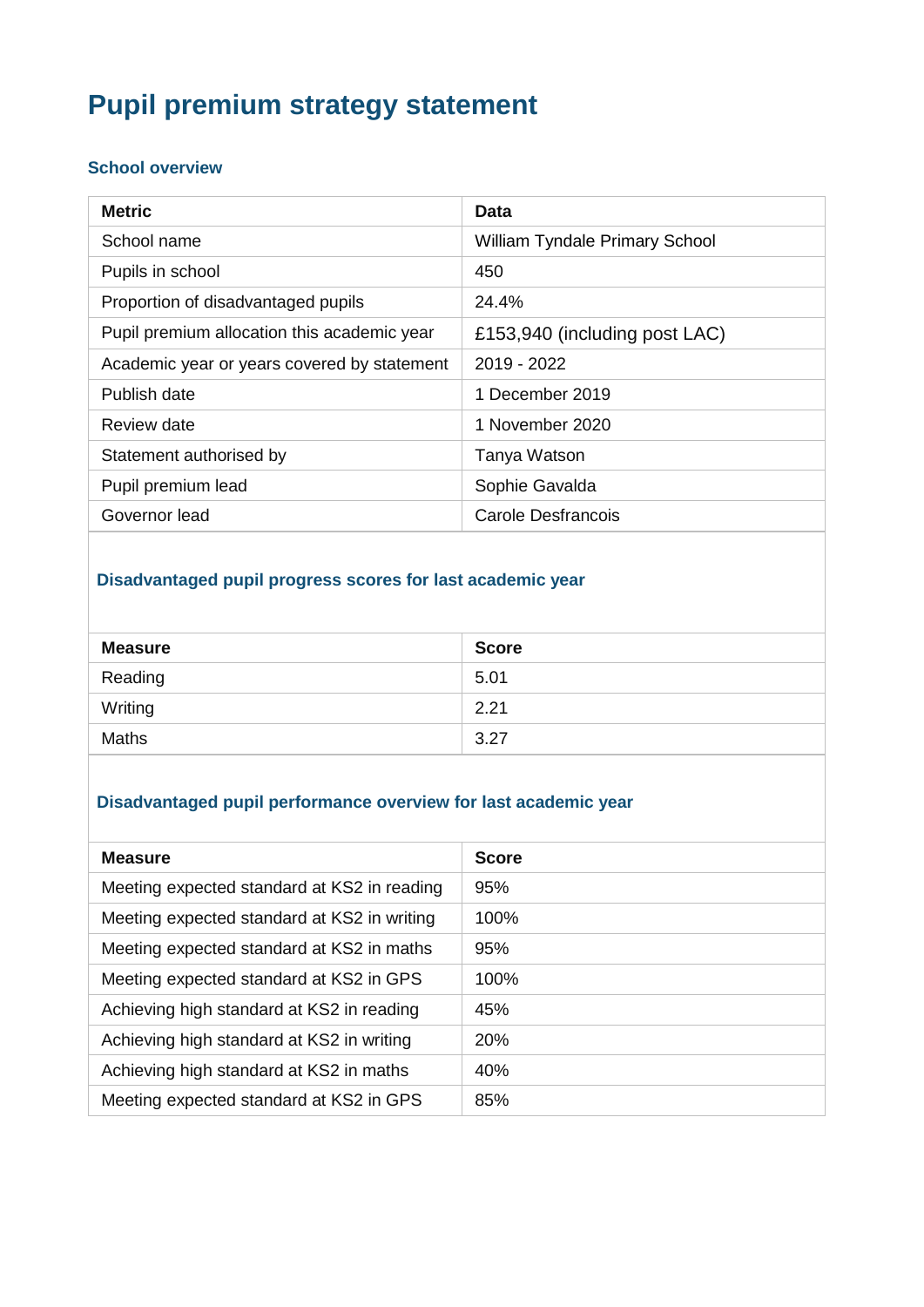## **Strategy aims for disadvantaged pupils**

| <b>Measure</b>                                   | <b>Activity</b>                                                                                                                                                           |
|--------------------------------------------------|---------------------------------------------------------------------------------------------------------------------------------------------------------------------------|
| <b>Priority 1</b>                                | To ensure high quality teaching of a broad and balanced<br>curriculum is supported through continuous professional<br>development                                         |
| <b>Priority 2</b>                                | To continue to demonstrate a reduced gap between<br>school Pupil Premium and national non-Pupil Premium<br>attainment at end of KS2                                       |
| Barriers to learning these<br>priorities address | Poor attendance and engagement with learning<br>Children have limited vocabulary, oracy skills and<br>exposure to reading opportunities<br>Emotional barriers to learning |
| Projected spending                               | £13,004                                                                                                                                                                   |

## **Teaching priorities for current academic year**

| Aim                     | <b>Target</b>                                              | <b>Target date</b> |
|-------------------------|------------------------------------------------------------|--------------------|
| Progress in Reading     | Ensure above 90% meet expected standard at<br>end of KS2   | <b>July 2020</b>   |
| Progress in Writing     | Ensure above 90% meet expected standard at<br>end of KS2   | <b>July 2020</b>   |
| Progress in Mathematics | Ensure above 90% meet expected standard at<br>end of KS2   | <b>July 2020</b>   |
| Phonics                 | Achieve above national average expected<br>standard in PSC | <b>July 2020</b>   |
| Other                   | Continue to improve attendance and punctuality             | Reviewed<br>termly |

| <b>Measure</b>                                   | <b>Activity</b>                                                                                     |
|--------------------------------------------------|-----------------------------------------------------------------------------------------------------|
| Priority 1                                       | Continue to implement Daily Supported Reading<br>Strategies and Principles from Reception to Year 4 |
| <b>Priority 2</b>                                | Providing booster sessions in English and maths<br>from Year 1 -6                                   |
| Barriers to learning these<br>priorities address | Poor attendance and engagement with learning                                                        |
| Projected spending                               | £14,358                                                                                             |